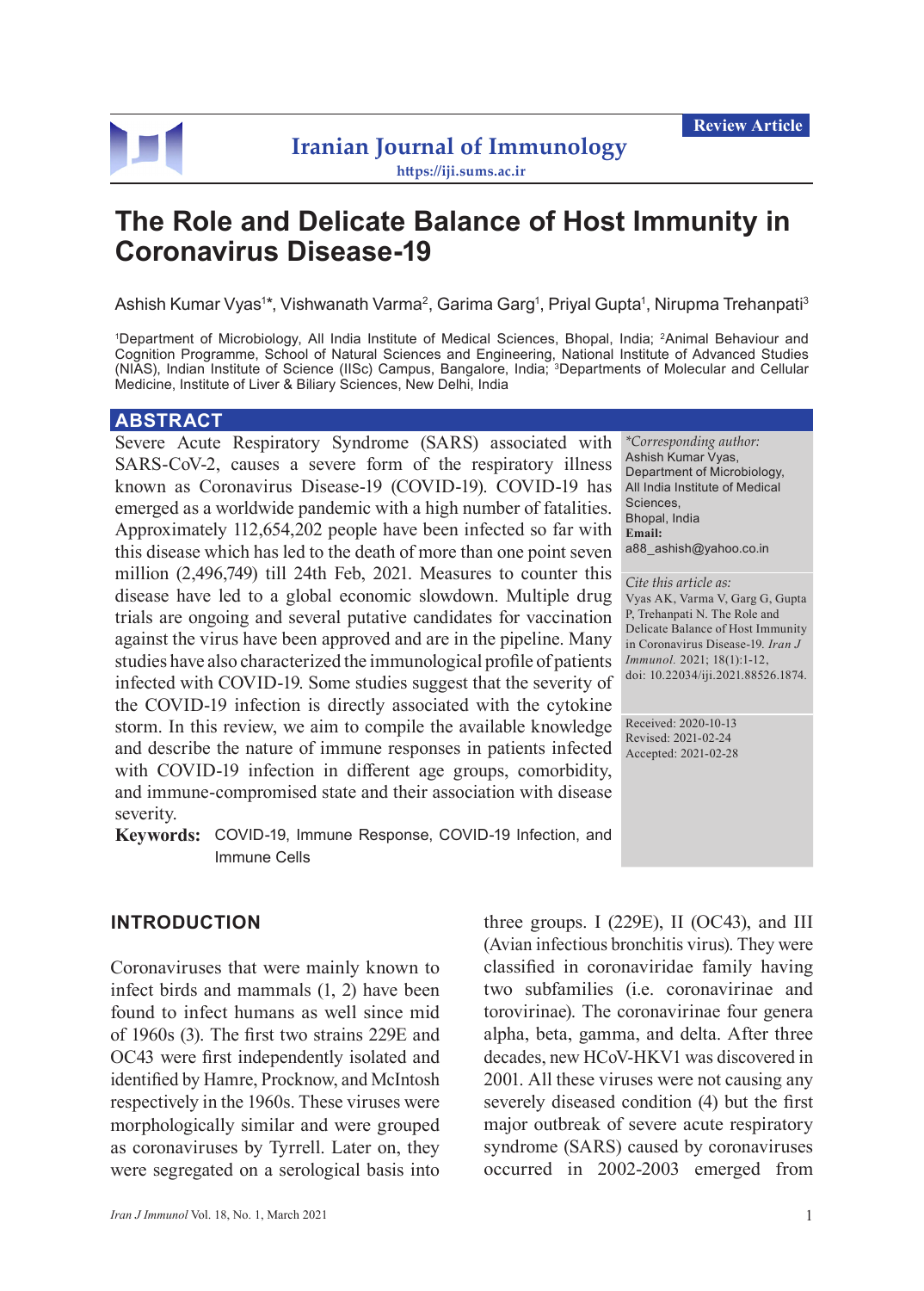Southern China which caused about10% mortality among the infected individuals. This was followed by the spread of an infection in the middle-east region known as Middle-East respiratory syndrome (MERS), which emerged from Saudi Arabia which had a higher lethality of approximately 34% (5, 6).

In December 2019, several cases with symptoms similar to pneumonia emerged in Wuhan, China. Early genome-wide sequencing analysis in these patients revealed a new virus with unknown origins that were later termed SARS-CoV-2 due to its resemblance to coronaviruses and disease manifestation similar to human SARS and MERS. While a study (72,314 cases) by the Chinese Centers for Disease Control and Prevention showed that the majority of patients infected patients with COVID-19 (81%) had mild symptoms (7, 8) with about 2-5% fatality due to respiratory and multi-organ failure. However, the severity and mortality of this infection were dependent upon age, comorbidity, and particularly, immunity of the patients (6). The mildness of COVID-19 in children has been suggested to be due to differences in the immune responses in this age group (9). Measures to counter this disease have led to a global economic slowdown.

Understanding the immunity of individuals that manifest mild symptoms could be crucial to containing the human costs of this pandemic. Thus, this review will systematically present the critical features of the immunological profile of COVID-19 patients and propose target molecules and possible avenues for further research that may aid the prevention and treatment of this disease.

## **IMMUNE RESPONSES TOWARDS COVID-19**

Some of the features of the immunological profile of COVID-19 patients are consistent with those seen in the previous SARS and MERS infections. Immune responses under innate and adaptive immunity are briefly described in this review for COVID-19.

#### **INNATE IMMUNE RESPONSE**

Innate immunity is rapid but does not have a memory and it is mediated by dendritic cells, NK cells, monocytes, macrophages, and neutrophils. For instance, higher total neutrophil count and reduced lymphocyte count are common features of all three syndromes (10). Endosomal and cytosolic pattern recognition receptors (PRRs) which are RIG-1 and TLRs (TLR 3,4,7 and 8) respectively recognize the ssRNA of the virus and activate the downstream cascade mediated by TRIF and MyD88 which finally lead to activation of transcription factors NFkB and IRF3 that lead to the transcription of genes associated with proinflammatory cytokines (IL-6, TNFa), chemokines (MCP1, IP-10) and Type I interferons (IFN**α, β, γ**), together called "Cytokine storm". These PRRs are mainly expressed on innate immune cells like TLR7 is highly expressed on pDC and B cells whereas TLR8 is expressed in myeloid cells (11). Furthermore, a cytokine storm comprising of high levels of inflammatory cytokines is also observed in infected patients and is correlated with increased severity of the disease (12, 13). These immune responses can be used in addition to consistent rapid viral tests for differential diagnosis of COVID-19 patients and to assess the severity of the infection.

#### *Neutrophils*

An Increased neutrophil count is reported in severe cases and nonsurvivors. In addition to this extravasation and infiltration of neutrophils was also observed in the lung tissues of autopsies. Excessive neutrophils are the major contributor to lung injury mediated by oxidative burst, phagocytosis and the formation of Neutrophil NETs also called NETosis. Whether the NETosis contributes to the cytokine storm is yet to be explored (14). Monocytes and Macrophages-Reduced monocytes were observed in severe cases of COVID-19. There was extensive infiltration of monocytes revealed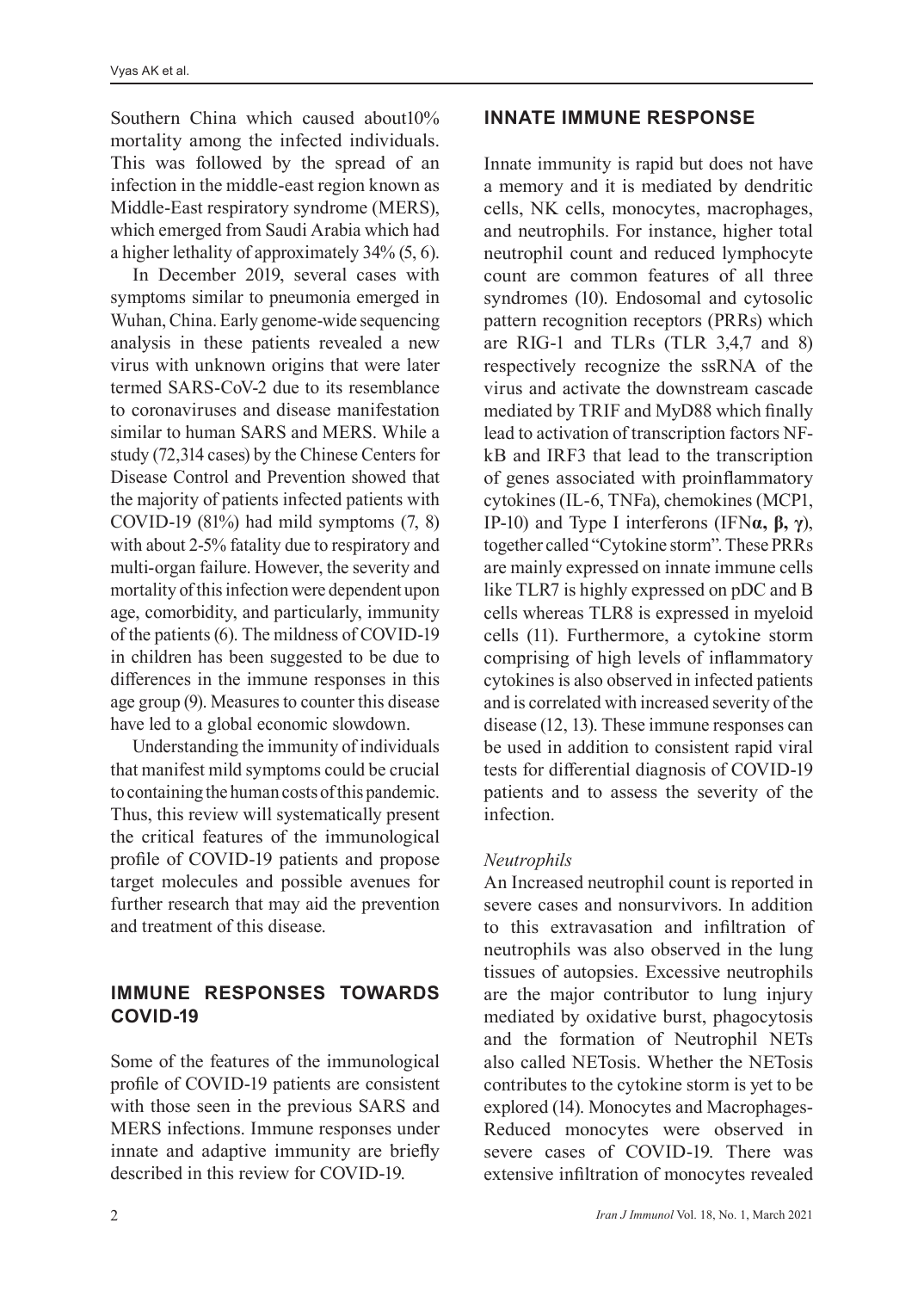in autopsies of COVID-19 patients. The mechanistic role of the macrophages in SARS-CoV-2 can be similar to SARS. The ORF8 of SARS activates autophagy through activation of inflammasome which leads to the inflammatory response. Inflammasome recruits the pro-caspase 1 which proteolytically cleaves and activates pro-IL1**β** and Pro-IL18 as well as initiates a particular kind of programmed cell death called pyroptosis (15).

#### *NK Cells*

NK cells also showed a remarkable reduction in count in severe COVID-19 patients. There are discrepancies regarding the functionality of NK cells. Recently NK cells were showed to have up-regulated NK group 2 member A (NKG2A) receptors, inhibitory to cytokine secretion by NKT cells, and cytotoxic function. Cytotoxic function reported being also impaired by elevated IL-6 and IL-10. By contrast, a high levels of NK cells were found in BALF of COVID-19 patients indicating the trafficking of NK cells in lungs (16).

## *Mast Cells*

There are increasing evidence that asymptomatic and mild symptomatic COVID-19 patients after recovery exhibit conditions similar to multi-organ inflammatory syndrome-A (MIS-A) similar to mast cell activating syndrome. Therefore, mast cells can have some role in complications after recovery (17).

# **ADAPTIVE IMMUNE RESPONSE**

The total cell count,  $CD4^+$ , and  $CD8^+$ were found to be significantly reduced in COVID-19. Diao et al. suggested cytokine (TNF**α**, IL-6, and IL-10) mediated necrosis or apoptosis of T cells causes a decrease in number. The functional exhaustion of CD4 and CD8 cells was also reported indicated by increased expression of exhaustion markers Tim-3 and PD-1 on the cell surface. CD4 cells

rapidly turn to Th1 cells and secrete GCSF associated with mortality due to COVID-19. CD8 cells of ICU patients have higher GM-CSF expression compared to healthy or Non-ICU patients (18).

## **HUMORAL IMMUNITY**

B cell response starts at 7-10 days postexposure and neutralizing antibodies formed in some but not all patients after 30 days past exposure. There is lymphopenia in which B cells were also reduced in number. The SARS-CoV-2 showed polyclonal response with receptor binding domain and spike proteinspecific IgG class-switched from IgM. To a lesser extent, IgA was also reported. The little somatic hyper-mutation in antibodies against spike protein makes it a favourable candidate for vaccine (19).

## *Germinal Centre Response*

The fate of effective antigen-specific neutralizing antibody secretion depends upon germinal center reaction in the secondary lymphoid organs. A recent study by Kaneko et al., observed the Bcl6+ T follicular helper cells (Tfh cells), Bcl6+ B cells, and Bcl6+ T follicular regulatory cells (TFreg cells) are sparsed in secondary lymphoid organ, hence defective or absence of germinal center response in fatal COVID-19. Although it is unclear that GC response is impaired in survivors of COVID-19 that may lead to inefficient and short-lived antibody response (20). The durability of antibody response against SARS-CoV-2 and what titter of Abs prevent reinfection is yet to be known. The previous experience with SARS exhibit that T cells response lasts up to 6 years. In the case of SARS-CoV-2 Spike protein-specific antibodies, memory B cells and circulating Tfh cells have been found in recovered patients (21). SARS-CoV-2 generates the Abs response but Ab titer depends upon the severity of the disease and initial inoculum. IgG and IgM titres in asymptomatic cases are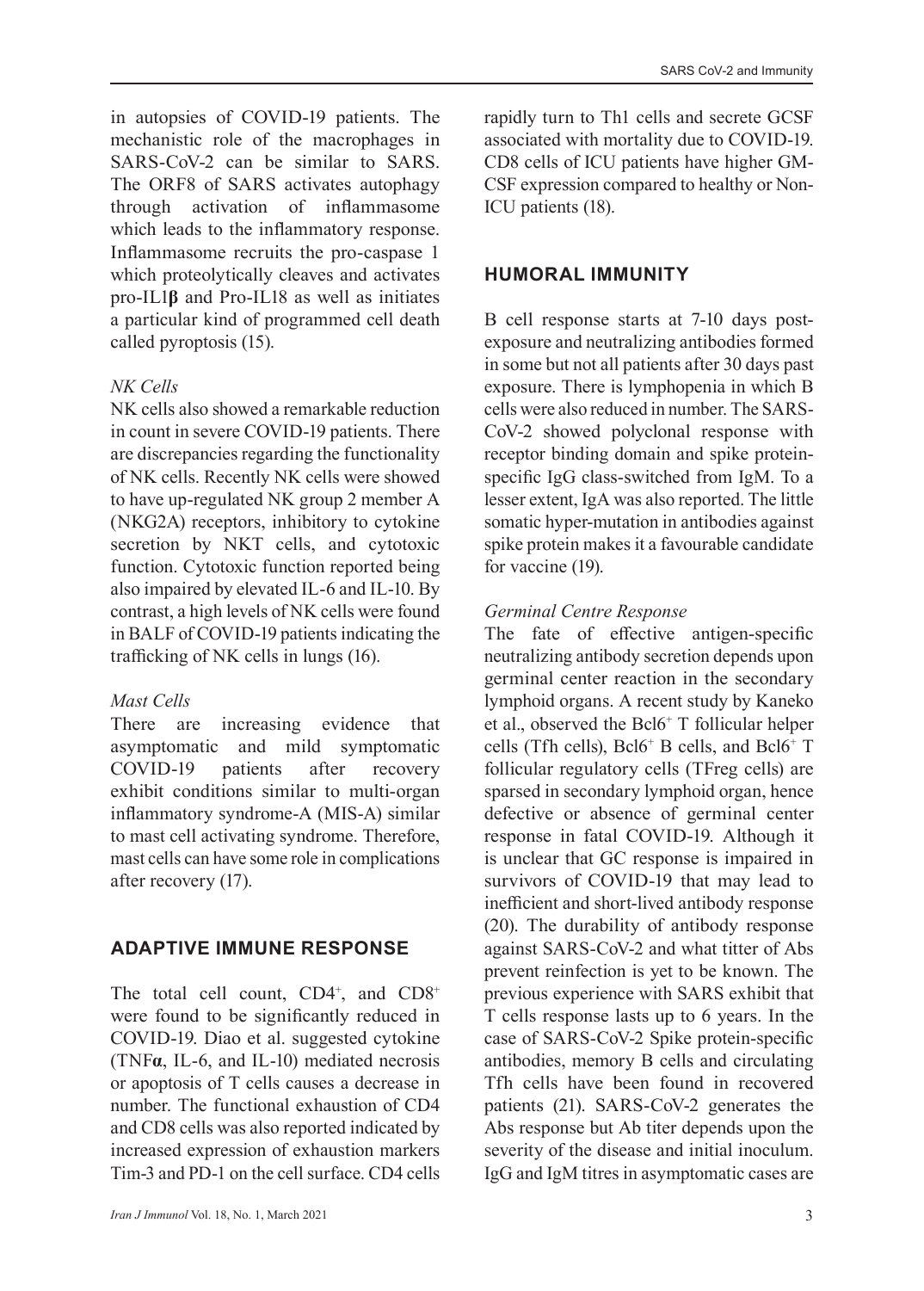much lower than the severe cases.

Cytokine storm triggered the plasmablast nonspecific expansion of B cells also evidenced by in vitro study (22) and a decrease in memory B cells differentiation. The pre-existing and nonspecific Abs against coronavirus may cause an immunopathological condition in SARSCov2 called Antibody-dependent enhancement (23).

## **IMMUNOPATHOGENESIS**

#### *Immune Cell Counts and Function*

Initial immune studies on COVID-19 infection were focused on the analysis of immune cell count or percentages. COVID-19 infection leads to alteration in the levels of innate as well as adaptive immune cells. Consistent with other viral infection studies, a recent report showed that patients infected with COVID-19 had reduced numbers of circulating lymphocytes. Wang et al. reported that a decrease in lymphocyte number was observed in the majority of patients (72%) infected with COVID-19. Other than the number of total lymphocytes, patients also showed lower numbers of other immune cells such as CD4 T, CD8 T, B, and NK cells. Although, adaptive immunity mediated T and B lymphocytes have an advantage of memory formation capacity.

Similar immune cell impairment has been also reported previously in patients infected with MERS or SARS-CoV (24). Similarly, Cui et al. had shown the occurrence of lymphopenia (reduction in the number of lymphocytes in 84% of patients), and decrease in immune cells such as CD4 T (in 100% of patients), CD8 T (87%), B cells (76%), and NK (55%) in SARS patients. Interestingly, Wang et al. also observed that severe cases of COVID-19 were associated with a decreased level of these lymphocytes compared to mild cases (25, 26). However, the number of CD8 T cells found to be negatively associated with the clinically pro-inflammatory markers such

as Erythrocyte Sedimentation Rate (ESR), C-reactive protein (CRP), and Interleukin-6 (IL-6). Based on these findings, a change in the number of immune cells, particularly CD8 T cells, could be a reliable predictor of disease progression and disease severity in COVID-19 patients (27).

Additionally, patients of COVID-19 had decreased percentages of NK, CD8 T cell secreting IFN-γ, and IL-2 compared to healthy controls. Consistent with these results, these patients also showed lower frequencies of CD107a+, CD8+, CD107a+ NK cells compared to healthy controls (28). Another recent report by Guang Chen and co-authors showed that patients infected with COVID-19 exhibited defective functionality of these lymphocytes in addition to lymphopenia (29). This study showed that the production of IFN-γ, one of the most important antiviral cytokines, by CD4 T cells was reduced in patients infected with COVID-19. This suppression of the immune function of CD4 T cells was particularly pronounced in severe cases compared to moderate cases (29).

## **IMMUNE CELL INFILTRATION AND EXHAUSTION**

SARS-CoV-2 is transmitting through the respiratory route, the initial site of infection for the virus is the respiratory epithelium. However, after infecting the epithelium of the lung, the inflammation spills over to the circulation generating an immune response mediated by leukocytes and cellular mediators of innate immunity including macrophages, dendritic cells (DCs). The severity of lung injury due to this disease is directly correlated with infiltration of immune cells such as neutrophils and macrophages as revealed by autopsies (30, 31). Infiltration of inflammatory cells into the lungs may be induced by the excessive production of cytokines such as IFNs through Fas and Trail-death receptor pathways that result in apoptosis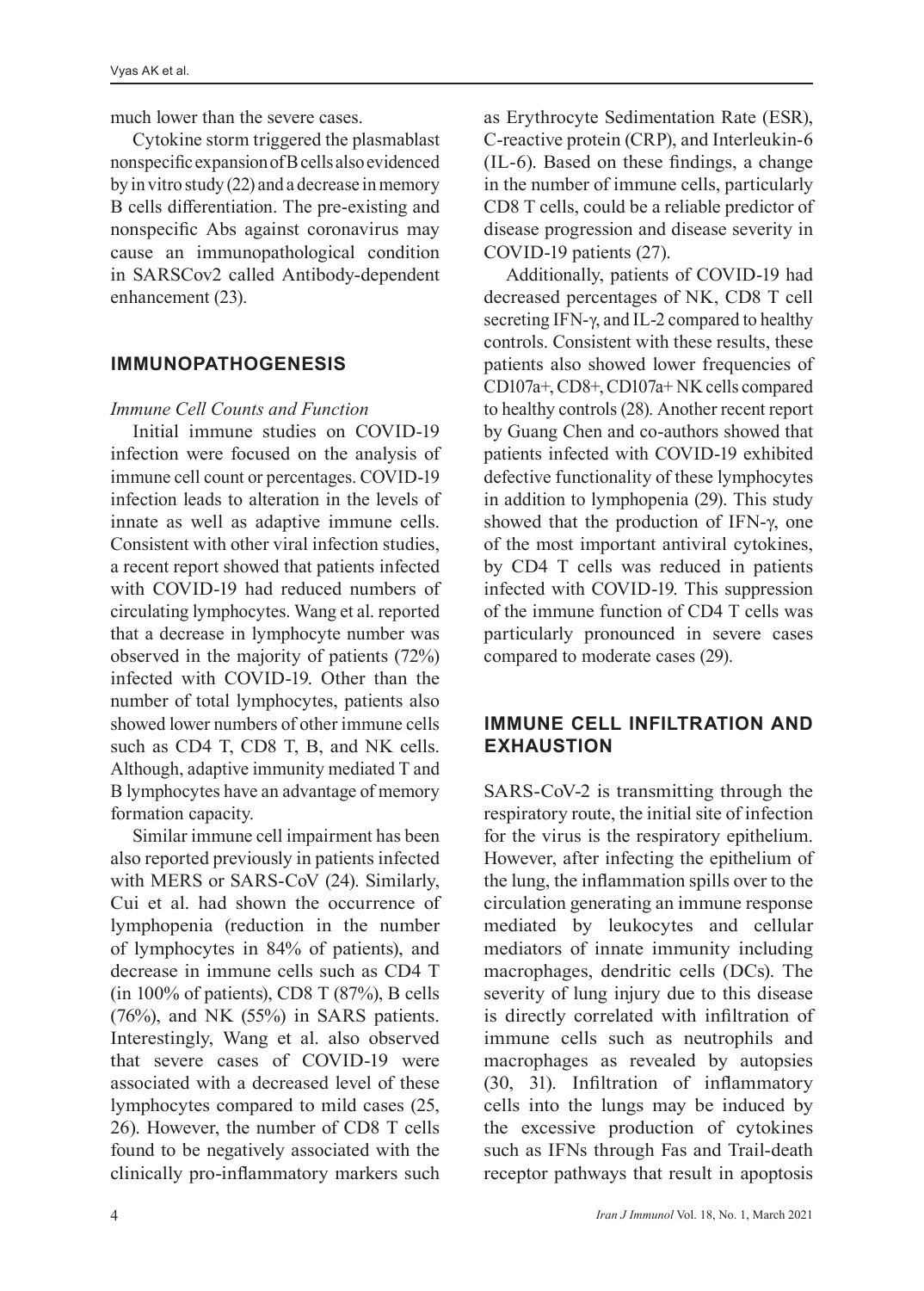of epithelial cells of respiratory surfaces (12). This damage results in leakage of cells and hypoxia which causes the Acute Respiratory Distress Syndrome (ARDS) seen in severely affected COVID-19 patients (12). While corticosteroids can mitigate the inflammatory effects and the accompanying infiltration of cells, early administration of corticosteroid therapy involves risks of aggravation in some patients (32). Alternatively, neutrophil extracellular traps (NETs) which facilitate migration and infiltration may be a potential target of intervention, and therapeutics such as colchicine and IL1β blockers that are used to treat known pathologies of NETs may be useful in the treatment of COVID-19 as well (31).

Moreover, it has been documented that T cells showed greater expression of inhibitory markers such as Tim3 and PD-1 (33). These inhibitory markers, which are features of exhaustion, were particularly higher in ICU patients. T cell exhaustion is a state of dysfunction which is seen in chronic infections. This suggests that T cells become dysfunctional in severe cases of COVID-19. The cause of immune exhaustion in ICU patients could be the continued exposure of SARS-CoV-2 antigens and the resultant increase in inflammatory responses by T cells via GM-CSF and IL-6 secretion. Moreover, IL-10 has also been causatively implicated in immune cell exhaustion (33). Hence, trials of anti-inflammatory drugs such as Remdesivir have proved reasonably successful for the treatment of COVID-19 (34, 35).

These studies and observational reports conclude that patients infected with COVID-19 exhibit altered immune cell profile and functional exhaustion. The severity of the infection may also be associated with early impairment inactivation and later immune exhaustion. Therefore, targeting of immune cells (CD8 T and NK) could slow disease progression and contribute to virus elimination in the early stage of the COVID-19 infection.

# **CYTOKINE STORM AND HYPER INFLAMMATION IN COVID-19**

Cytokines play a key role in immunity as well as in the immunopathology of viral infections. A consistent feature of disease progression and mortality observed with COVID-19 infection was the association with enhanced levels of proinflammatory cytokines. Patients who had been admitted to the ICU and were subsequently discharged from the hospital after improvement in their condition showed decreased proinflammatory cytokine levels compared to those who succumbed to the infection. Moreover, severely ill patients had a higher concentration of pro-inflammatory cytokines (TNF-α, IL-1β, IL-6, and IL-8), and chemokine's in circulation compared to patients with the mild manifestation of symptoms (36).

Multiple studies have also reported that the IL-6 level can predict the severity of the disease. Consequently, a clinical trial using Tocilizumab drug (ChiCTR2000029765) to block the IL-6 receptor has been started to investigate the possibility of IL-6 as a viable target of intervention for COVID-19 patients that can mitigate the adverse effects of the infection (37). This drug is known to bind to both membrane-bound and soluble IL-6 receptors thereby leading to the inhibition of downstream signal transduction. The study by Zhang et al. 2020 reported that Tocilizumab had a better efficacy for the treatment of severely ill patients infected with COVID-19 (38). However, this study was conducted with a relatively small sample size and therefore, larger studies are required to validate this treatment. In brief differential immune and clinical parameters among severe vs. mild COVID-19 patients have been summarized in the Table 1 and the Figures 1 and 2.

# **COMORBIDITY AND COVID-19**

The fate of COVID-19 majorly dependent on the comorbidity of patients. A recent report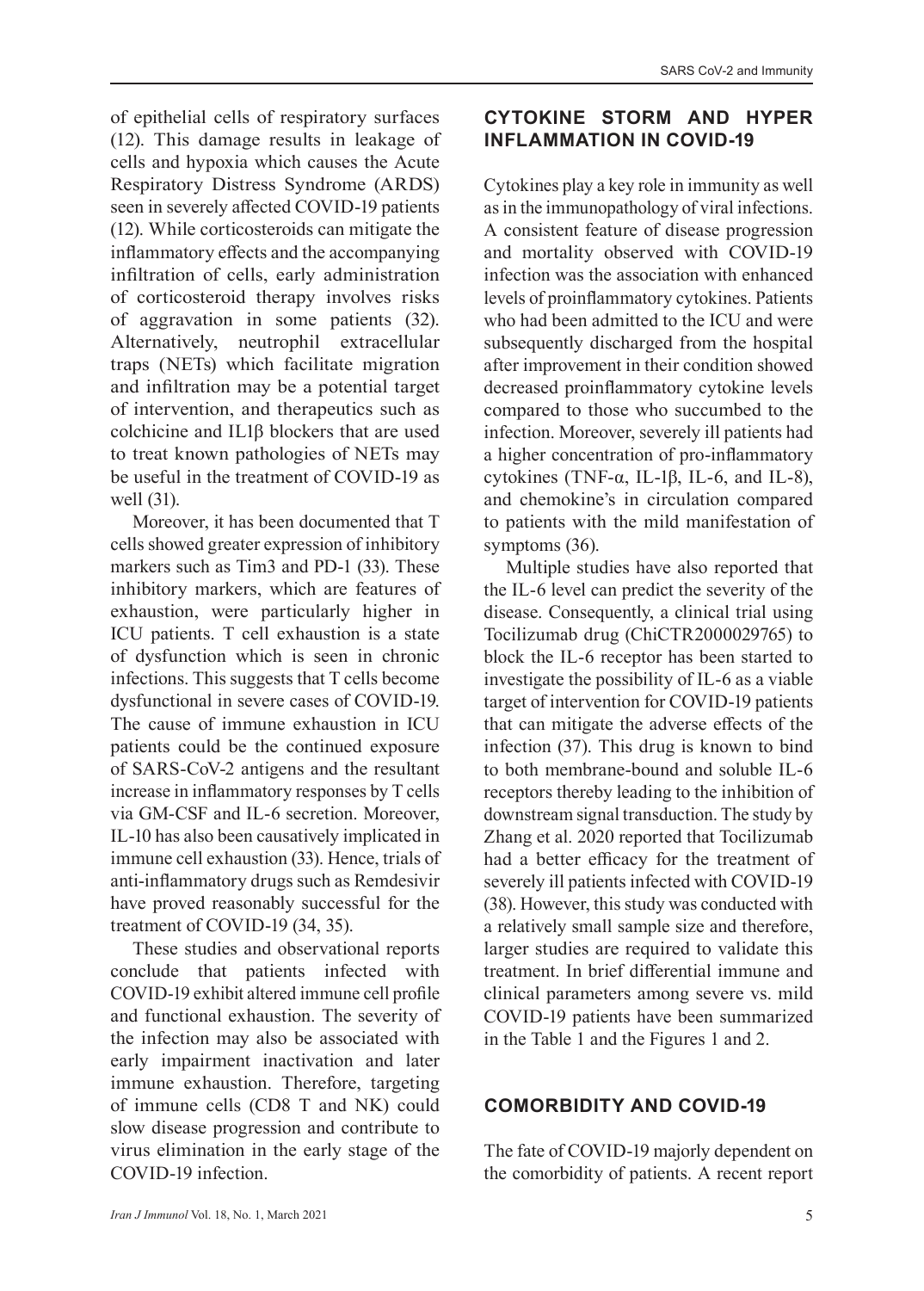| <b>S. No.</b>  | Immune and clinical parameters to differentiate Severe Vs. Mild COVID-19 Infection |                                           |
|----------------|------------------------------------------------------------------------------------|-------------------------------------------|
|                | <b>Immune and Clinical parameters</b>                                              | Severe COVID-19 patients compared to Mild |
|                | Neutrophil                                                                         |                                           |
| $\mathfrak{D}$ | Lymphocyte and WBC                                                                 |                                           |
| 3              | Natural Killer Cell                                                                |                                           |
| 4              | T Cell (CD4 and CD8)                                                               |                                           |
| 5              | Cytokine Levels (IL-6, IL-8, TNF- $\alpha$ and<br>IFN- $\gamma$ )                  |                                           |
| 6              | ALT, AST and Total Bilirubin                                                       |                                           |
|                | D-Dimer and LDH                                                                    |                                           |
| 8              | Hemoglobin and Albumin                                                             |                                           |
| 9              | Troponin, Myoglobin and Procalcitonin                                              |                                           |

#### **Table 1. Immune and clinical parameter to differentiate Severe vs. Mild COVID-19 Infection**

White Blood Cell (WBC), Interleukin 6 (IL-6), Interleukin 8 (IL-8), Interferon Gama (IFN-γ), Tumor Necrosis Factor Alpha (TNF-α), Alanine aminotransferase (ALT), Aspartate aminotransferase (AST), and Lactate Dehydrogenase (LDH).



**Figure 1.** Immune and clinical representation of COVID-19 patients- Inflammatory and host immune marker in response to SARS-CoV-2 infection.

from China investigated the out of 1590 cases, 399 (25.1%) had at least one comorbidity. The commonness comorbidities are: hypertension (n=269, 16.9%), cardiovascular diseases (n=59, 3.7%), cerebrovascular diseases (n=30, 1.9%), diabetes (n=30, 8.2%), hepatitis B infections (n=28, 1.8%), COPD (n=24, 1.5%), chronic kidney diseases (n=21, 1.3%), malignancy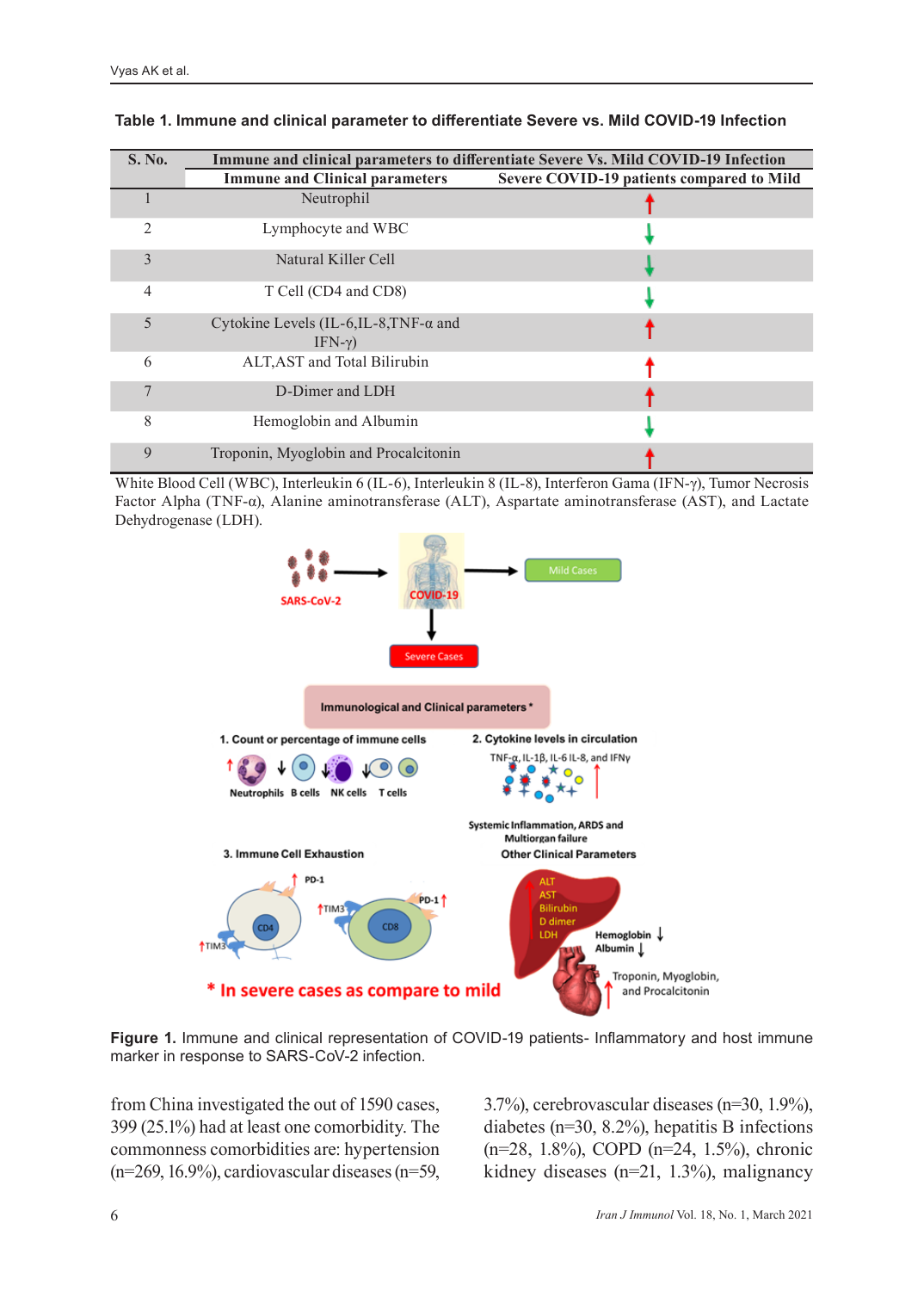

**Figure 2.** Innate and Adaptive immune responses in SARS-CoV-2 Infections:- A representative figure showed the immune responses mediated by innate and adaptive immunity in patients infected with SARS-CoV-2.

 $(n=18, 1.1%)$  and immunodeficiency  $(n=3, 1.1%)$ 0.2%). According to the observation of Weijie Guan et al at least one comorbidity was associated with severity of the disease. The majority of severe cases had previous history compared to non-severe cases (32.8% versus 10.3%). According to current knowledge, it has been well documented that the age of subjects also plays a key role in the outcome of the disease (39).

Another observational study by PengPengXu et al evaluated the risk factors associated with COVID-19 severity. In this investigation, authors had enrolled 703 patients of confirmed COVID-19 virus infection and they identified that numerous comorbidities, leukocytosis, lymphopenia, and higher CT severity scores on admission were associated with higher rates of in-hospital death, while adverse outcomes were associated with older age, multiple comorbidities, leukocytosis, lymphopenia, and higher CT severity scores (40).

#### **IMMUNE COMPROMISED STATE AND COVID-19**

The rate of co-infection and severity increases

in immunocompromised patients because of impaired immune defences specifically in patients suffering from respiratory diseases. Analogous concerns occur about immunosuppressed patients infected with SARS-CoV-2. Future research should focus to delineate the attributable risk of immunosuppression and their association with disease severity (41).

Another well-established immunocompromised state is pregnancy. All existing indication suggests that pregnant women are at no larger risk of becoming severely ill than other healthy adults if they progress coronavirus disease. Recent studies also found that the utmost pregnant women admitted to hospital with SARS-CoV-2 infection were in the late second or third trimester, and they had good consequences, however, the transmission of SARS-CoV-2 to newborns was rare. Further larger studies are required to establish the fact of mother to baby vertical transmission of SARS-CoV2 (42).

#### **IMMUNE ESCAPE OF COVID-19**

There are various immune evasion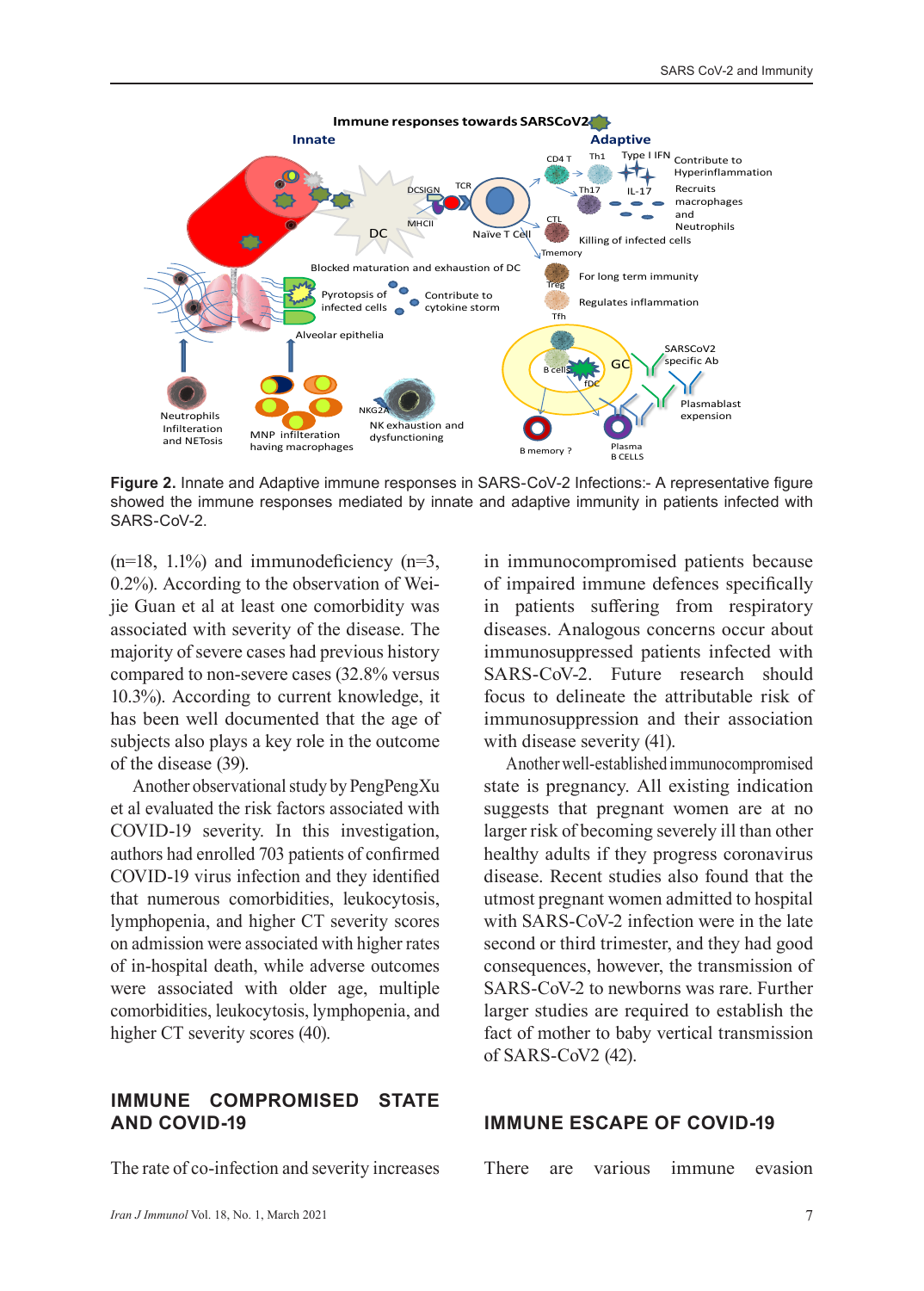mechanisms adapted by CoVs like SARS-CoV-2 and MERS-CoV hide their PAMPs inside a double membrane vesicle from PRRs of innate immune response similar mechanism may be adopted by SARS-CoV-2. The SARS-CoV-2 may increase infectivity by IFN driven upregulation of ACE2 which is an ISG (43). Another study by Paces et al. reported that SARS-CoV-2 directly binds to the MHC class I molecules and downregulates in surface expression. SARS-CoV-2 also interferes with DCs maturation as well as the JAK/STAT pathway of IFN signaling. The nsp1 prevents phosphorylation and translocation of STAT1 to nucleus (44). The NLRP3 mediated inflammasome over activation is also reported in COVID-19 cases causes persistent viral release by pyroptosis and IFN levels (45).

The three new variants of COVID-19 came to existence from October 2020. Variant with high mutations B1.1.7 was first reported in UK, followed by variants like B1.351 was reported in South Africa and P.1 in Brazil. The key mutation D614G is present in all three variants which makes them more infectious than parent strain. In India the COVID-19 cases are again rising, currently active cases in India are 1.45 lakh, with 1.56 lakh deaths till date (1% of the total cases). Inspite it, The progress of vaccination is good in India as 14 million people has been vaccinated. All three variants have gained access in India.

# **THE COMPLEMENT SYSTEM AND ITS ASSOCIATED THROMBOSIS**

Microvascular thrombosis has been indicated by elevation of D-Dimer, thrombocytopenia, Low fibrinogen levels, and prolonged prothrombin time. There are two theories about the thrombosis in COVID-19 (i) direct viral invasion in endothelial cells and (ii) Indirect complement-mediated activation. Apart from this the cytokine storm also leads to the proliferation of megakaryocytes promoting thrombosis (46). Host innate

immune responses consist of a complement system which is the first response against certain pathogens and consists of serine proteases. This system works mainly by the generation of several pro-inflammatory mediators, enhancement of humoral and T cell-mediated immunity, opsonization, and formation of membrane attack complexes. However, hyperactivation of the complement system leads to inflammation, intravascular coagulation that can lead to multiple organ failure and death. This system is mediated basically via three pathways: the classical, the lectin, and the alternative pathway that leads to the formation of C3 convertase that leads to the formation of C3a and C3b. further C3b leads to the generation of C5 convertase that converts C5 into C5a and C5b. C5b along with other complement proteins leads to the formation of membrane attack complexes resulting in the influx of calcium ions leading to cell lysis. Skin and lung tissue of 5 patients with severe COVID-19 with respiratory failure and purpuric skin rashes were examined, which showed the Deposition of C5b-9, C4d, and (MASP)-2 in the microvasculature of lung tissue whereas deposition of C5b-9 and C4d was observed in the purpuric skin lesions samples. When two severe patients were treated with an anti-C5a monoclonal antibody, its suppressive activity was observed. Whereas activation of the classical complement pathway and deposition of the immune complex was also observed in COVID-19 erythrocytes (47). Several studies have shown that excessive coagulation occurs among COVID-19 patients resulting in increased thrombosis (48).

# **VACCINE AND COVID-19**

The persistent destruction by COVID-19 globally has led many researchers to rapidly identify and develop a viable vaccine against the same. The predicted third wave of COVID-19 coinciding with the entry in the winter season can be critical during this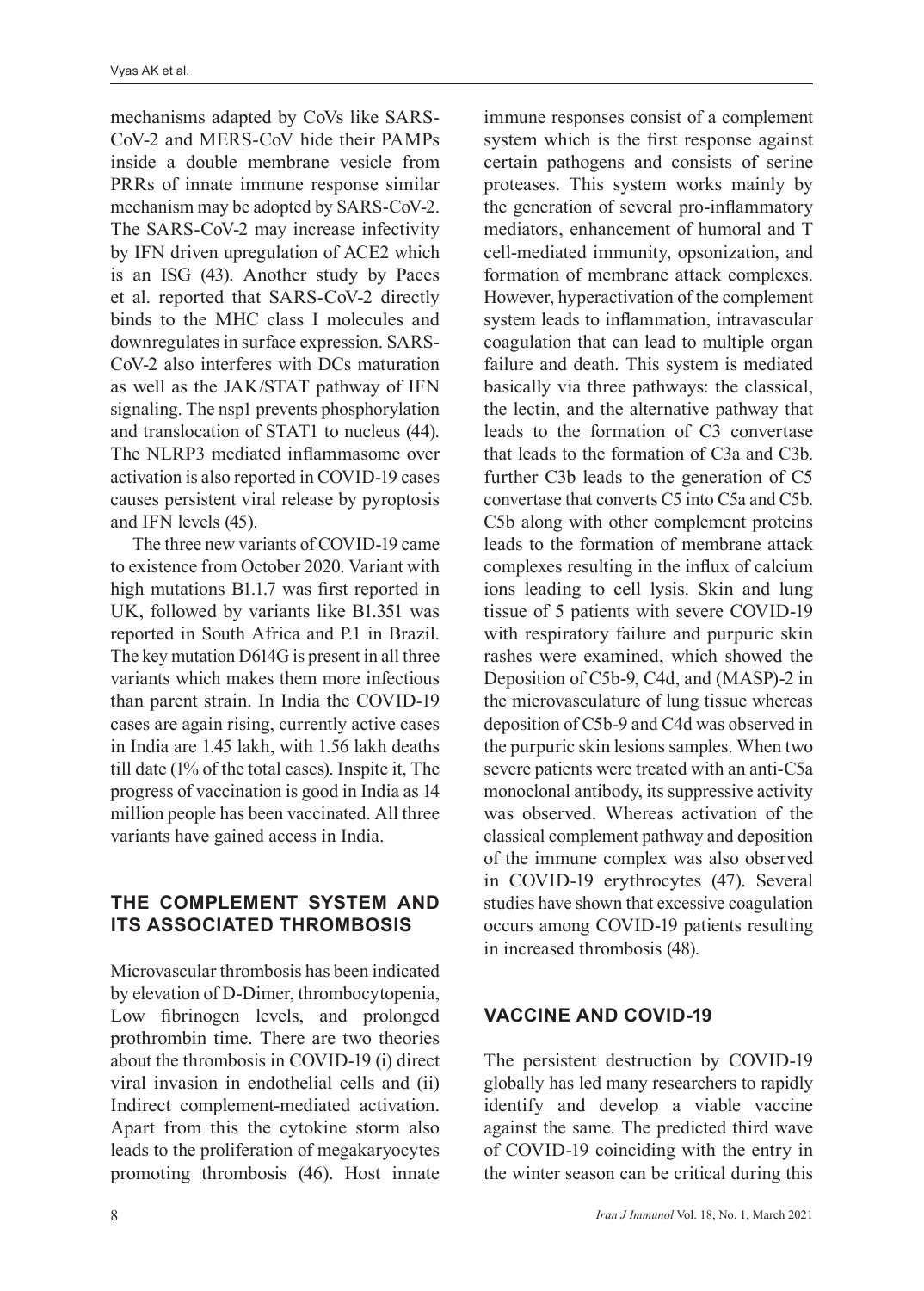pandemic and therefore it is important to identify the suitable vaccine development to prevent the worsening of this disease.

The spike protein found on the surface of SARS-CoV-2 is used as the main target protein for the development of a vaccine against this virus. This protein is used by the virus for the attachment to the host cell receptors, allowing it to enter into the host cell. Therefore targeting it can lead to the blocking of the entry mechanism of the virus and can ultimately prevent the infection caused by it. As per the WHO update on 24<sup>th</sup> Feb 2021 in the document titled "COVID-19- Landscape of novel coronavirus candidate vaccine development worldwide", 63 and 173 vaccine candidates are in clinical and pre-clinical stages of development respectively. In India, 2 vaccines have been granted emergency approval till date, viz. Covishield (developed by University of Oxford/AstraZeneca and manufactured by M/s Serum Institute of India) and Covaxin (developed and manufactured by M/s Bharart BioTech). Among these 2 vaccines, beneficiaries in the state of Madhya Pradesh are being administered the Covishield vaccine.

Majority of the vaccine candidates employ the S (Spike) protein of the virus as the vaccine antigen and generation of neutralizing anti-S antibodies is considered to be the harbinger of protective immunity.

Though the published reports on phase 3 clinical trials of the 3 COVID-19 vaccines; viz. Moderna mRNA vaccine, Pfizer BioNTech mRNA vaccine and Oxford-AstraZeneca viral vector vaccine; have recorded vaccine efficacy of 94.1% (95% CI=89.3-96.8%), 95% (95% CI=90.3-97.6%), 70·4% (95% CI=54·8– 80·6) respectively (49-52).

## **PROPHYLAXIS AND TREATMENT AGAINST COVID-19**

Large numbers of randomized control trials are undergoing to determine the potential treatment against COVID-19. This includes

Remedesvir is an antiviral drug that has been approved by the FDA on 22 October 2020 for treating COVID-19 positive patients of age 12 or more. The drug is given by intravenous infusion. Favipiravir and Lopinavir/ritonavir are certain other antiviral drugs used for COVID-19 patients. Dexamethasone is a common corticosteroid medication used to treat several autoimmune disorders, several randomized control trials have suggested its potential effects in treating COVID-19 patients especially those who required ventilator or needed extra oxygen.

Hydroxychloroquine and chloroquine are medications used against several autoimmune disorders. However, these are used along with the azithromycin in patients during the early outbreak of COVID-19 in China, and Europe. Several RCTs have been conducted to see the therapeutic effect of these drugs among the COVID-19 patients which resulted in several contradictory results. WHO solidarity, recovery did not found any significant benefit of HCQ in the treatment of COVID-19 and discontinued their HCQ arm (53).

The occurrence of cytokine storm is a common feature among COVID-19 patients. Cytokine storm is a hyper-activation of the immune system that creates pro-inflammatory conditions beyond control. It generally occurs by the secretion of IL-6 cytokine that triggers the immune response and activates different immune cells. Therefore several studies were conducted to see the effects of drugs that lead to blockage of IL-6. Tocilizumab and sarilumab are such drugs that also have shown conflicting results. Similar to these IL-6 inhibitors several kinase inhibitors are being also tested for COVID-19 that includes: acalabrutinib, baricitinib, ruxolitinib tofacitinib they act by blocking several cytokine signaling pathways and have shown to play role in dealing with cytokine storm. Certain trials are to see its effect among COVID-19 patients (54-57).

Plasma therapy is another treatment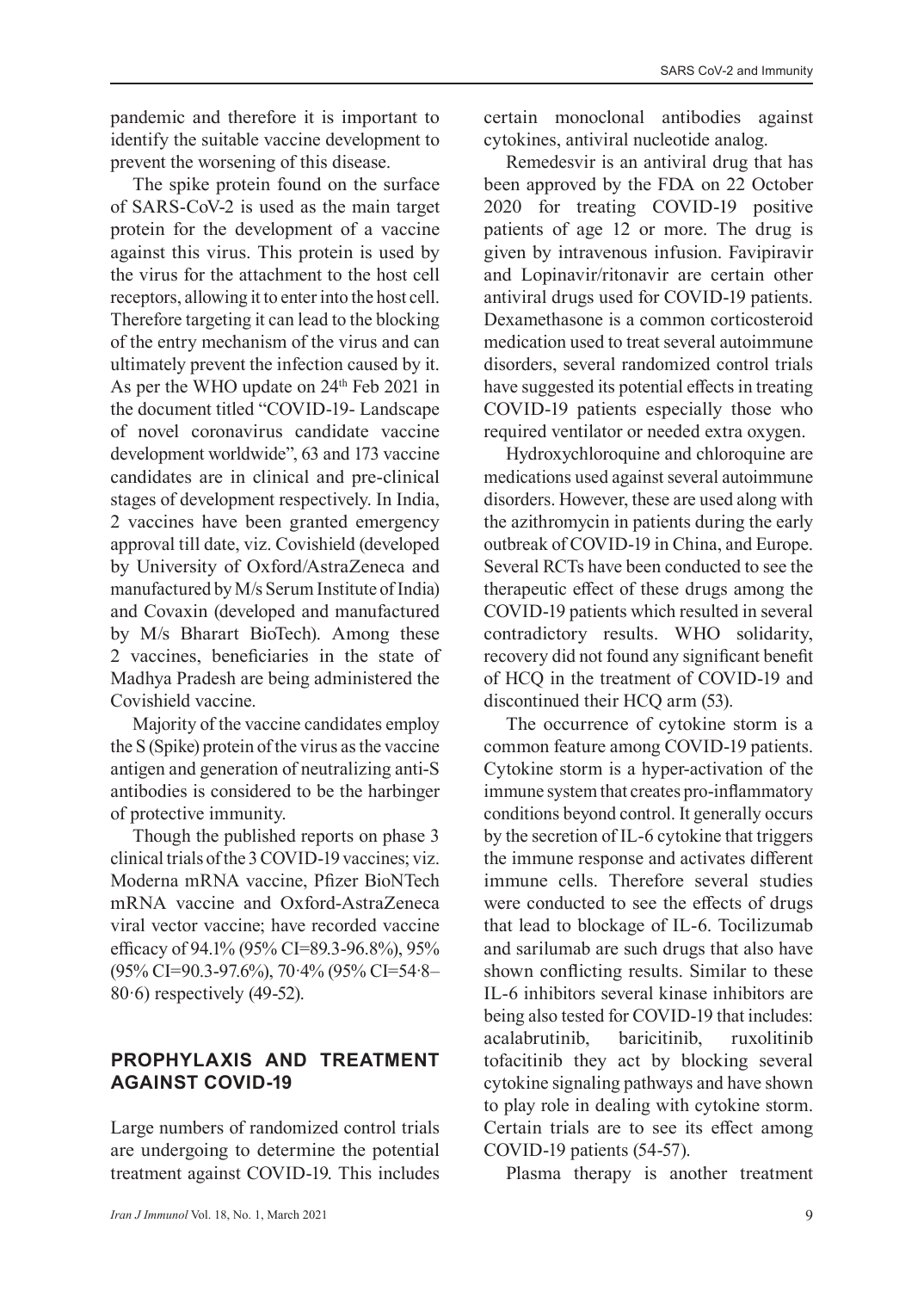therapy used in COVID-19. On March 24, 2020, this was issued by the FDA as an Emergency Investigational New Drug (eIND) application to treat people with COVID-19. In this therapy COVID-19 convalescent plasma (CCP) as it contains antibodies was donated from the recovered patients (58). However, this therapy has limitations and not applicable to all the COVID-19 patients.

#### **CONCLUSION AND RECOMMENDATIONS**

The impact of any epidemic viral infection may be determined by three factors: 1. the infectivity-virulence of the virus, 2. Immunity of host, and 3. the environment or geographical favourability of the virus. While the virulence and transmission of the virus are based on its innate nature and cannot be controlled and managing the environment comes with economic and social constraints, the best strategy to contain the damage caused by the virus would be to target the immunity of the host. However, this would require a clearer understanding of the immunological profiles of diseased individuals and the differential immune function in asymptomatic, mildly diseased, severely diseased, and fatal individuals. Identifying key differences in these profiles could help in narrowing down targets of intervention such as lymphocytes and cytokines. Hence, mechanistic studies of factors associated with a decline in lymphocyte counts, specifically T lymphocytes and NK cells, as well as the increase in cytokine levels in severely ill patients are required for the management of COVID-19 patients. Upcoming vaccines and therapeutics molecules could lead to a better understanding of the diseases and strategies for management of SARS-CoV-2 infection. Likewise, long-term potential studies are also essential to define the real likelihood of vertical transmission of this virus.

#### **Conflicts of Interest:** None declared.

#### **REFERENCES**

- 1. Milek J, Blicharz-Domanska K. Coronaviruses in Avian Species - Review with Focus on Epidemiology and Diagnosis in Wild Birds. J Vet Res. 2018;62: 249-255.
- 2. Banerjee A, Kulcsar K, Misra V, Frieman M, Mossman K. Bats and Coronaviruses. Viruses. 2019;11.
- 3. Dawson P, Malik MR, Parvez F, Morse SS. What Have We Learned About Middle East Respiratory Syndrome Coronavirus Emergence in Humans? A Systematic Literature Review. Vector Borne Zoonotic Dis. 2019;19: 174-192.
- 4. Kahn JS, McIntosh K. History and recent advances in coronavirus discovery. Pediatr Infect Dis J. 2005;24: S223-227, discussion S226.
- 5. Badawi A, Ryoo SG. Prevalence of comorbidities in the Middle East respiratory syndrome coronavirus (MERS-CoV): a systematic review and meta-analysis. Int J Infect Dis. 2016;49: 129-133.
- 6. Nikolich-Zugich J, Knox KS, Rios CT, Natt B, Bhattacharya D, Fain MJ. SARS-CoV-2 and COVID-19 in older adults: what we may expect regarding pathogenesis, immune responses, and outcomes. Geroscience. 2020;42: 505-514.
- 7. Epidemiology Working Group for Ncip Epidemic Response CCfDC, Prevention. [The epidemiological characteristics of an outbreak of 2019 novel coronavirus diseases (COVID-19) in China]. Zhonghua Liu Xing Bing Xue Za Zhi. 2020;41: 145-151.
- 8. Siddiqi HK, Mehra MR. COVID-19 illness in native and immunosuppressed states: A clinicaltherapeutic staging proposal. J Heart Lung Transplant. 2020;39: 405-407.
- 9. Brodin P. Why is COVID-19 so mild in children? Acta Paediatr. 2020;109: 1082-1083.
- 10. Prompetchara E, Ketloy C, Palaga T. Immune responses in COVID-19 and potential vaccines: Lessons learned from SARS and MERS epidemic. Asian Pac J Allergy Immunol. 2020;38: 1-9.
- 11. Birra D, Benucci M, Landolfi L, et al. COVID 19: a clue from innate immunity. Immunol Res. 2020;68: 161-168.
- 12. Ye Q, Wang B, Mao J. The pathogenesis and treatment of the `Cytokine Storm' in COVID-19. J Infect. 2020.
- 13. Sun X, Wang T, Cai D, et al. Cytokine storm intervention in the early stages of COVID-19 pneumonia. Cytokine Growth Factor Rev. 2020.
- 14. Wang J, Li Q, Yin Y, et al. Excessive Neutrophils and Neutrophil Extracellular Traps in COVID-19. Front Immunol. 2020;11: 2063.
- 15. Yap JKY, Moriyama M, Iwasaki A. Inflammasomes and Pyroptosis as Therapeutic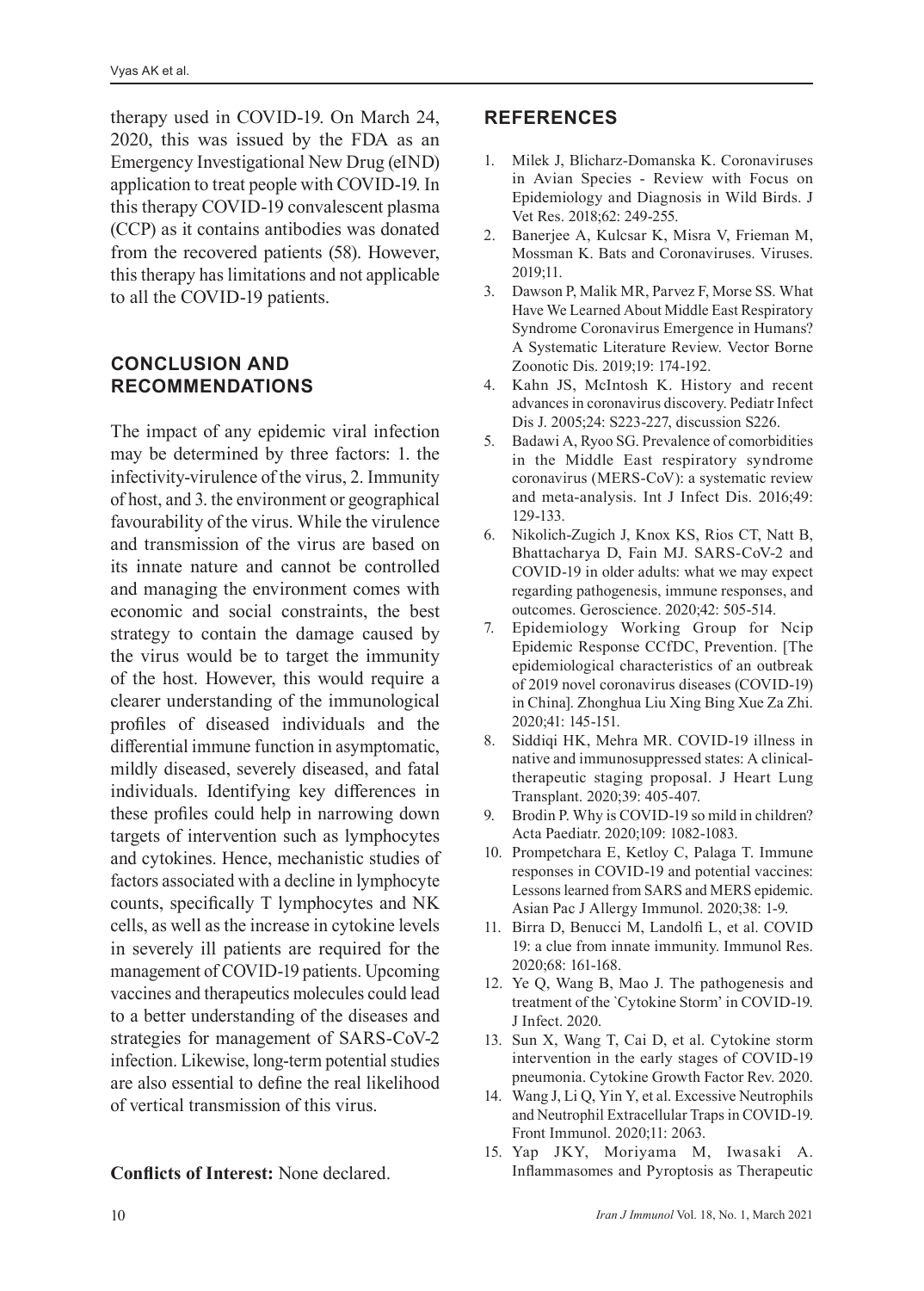Targets for COVID-19. J Immunol. 2020;205: 307-312.

- 16. Chen X, Huang J, Huang Y, et al. Characteristics of immune cells and cytokines in patients with coronavirus disease 2019 in Guangzhou, China. Hum Immunol. 2020;81: 702-708.
- 17. Theoharides TC, Conti P. COVID-19 and Multisystem Inflammatory Syndrome, or is it Mast Cell Activation Syndrome? J Biol Regul Homeost Agents. 2020;34: 1633-1636.
- 18. Diao B, Wang C, Tan Y, et al. Reduction and Functional Exhaustion of T Cells in Patients With Coronavirus Disease 2019 (COVID-19). Front Immunol. 2020;11: 827.
- 19. Cox RJ, Brokstad KA. Not just antibodies: B cells and T cells mediate immunity to COVID-19. Nat Rev Immunol. 2020;20: 581-582.
- 20. Kaneko N, Kuo HH, Boucau J, et al. Loss of Bcl-6-Expressing T Follicular Helper Cells and Germinal Centers in COVID-19. Cell. 2020;183: 143-157 e113.
- 21. Zhou R, To KK, Wong YC, et al. Acute SARS-CoV-2 Infection Impairs Dendritic Cell and T Cell Responses. Immunity. 2020;53: 864-877 e865.
- 22. De Biasi S, Lo Tartaro D, Meschiari M, et al. Expansion of plasmablasts and loss of memory B cells in peripheral blood from COVID-19 patients with pneumonia. Eur J Immunol. 2020;50: 1283-1294.
- 23. Hotez PJ, Corry DB, Bottazzi ME. COVID-19 vaccine design: the Janus face of immune enhancement. Nat Rev Immunol. 2020;20: 347-348.
- 24. He Z, Zhao C, Dong Q, et al. Effects of severe acute respiratory syndrome (SARS) coronavirus infection on peripheral blood lymphocytes and their subsets. Int J Infect Dis. 2005;9: 323-330.
- 25. Wong RS, Wu A, To K, et al. Haematological manifestations in patients with severe acute respiratory syndrome: retrospective analysis. Bmj. 2003;326: 1358-1362.
- 26. Peiris J, Lai S, Poon L, et al. Coronavirus as a possible cause of severe acute respiratory syndrome. The Lancet. 2003;361: 1319-1325.
- 27. Ruan Q, Yang K, Wang W, Jiang L, Song J. Clinical predictors of mortality due to COVID-19 based on an analysis of data of 150 patients from Wuhan, China. Intensive Care Med. 2020;46: 846-848.
- 28. Zheng M, Gao Y, Wang G, et al. Functional exhaustion of antiviral lymphocytes in COVID-19 patients. Cellular & molecular immunology. 2020: 1-3.
- 29. Chen G, Wu D, Guo W, et al. Clinical and immunologic features in severe and moderate forms of Coronavirus Disease. J Clin Invest. 2019;137244.
- 30. Yao XH, Li TY, He ZC, et al. [A pathological report of three COVID-19 cases by minimally invasive autopsies]. Zhonghua Bing Li Xue Za Zhi. 2020;49: E009.
- 31. Barnes BJ, Adrover JM, Baxter-Stoltzfus A, et al. Targeting potential drivers of COVID-19: Neutrophil extracellular traps. J Exp Med. 2020;217.
- 32. Zha L, Li S, Pan L, et al. Corticosteroid treatment of patients with coronavirus disease 2019 (COVID-19). Med J Aust. 2020.
- 33. Hanley B, Roufosse CA, Osborn M, Naresh KN. Convalescent donor SARS-COV-2-specific cytotoxic T lymphocyte infusion as a possible treatment option for COVID-19 patients with severe disease - has not received enough attention till date. Br J Haematol. 2020.
- 34. Wang M, Cao R, Zhang L, et al. Remdesivir and chloroquine effectively inhibit the recently emerged novel coronavirus (2019-nCoV) in vitro. Cell Res. 2020;30: 269-271.
- 35. Cao YC, Deng QX, Dai SX. Remdesivir for severe acute respiratory syndrome coronavirus 2 causing COVID-19: An evaluation of the evidence. Travel Med Infect Dis. 2020: 101647.
- 36. Qin C, Zhou L, Hu Z, et al. Dysregulation of immune response in patients with COVID-19 in Wuhan, China. Clin Infect Dis. 2020.
- 37. Cao X. COVID-19: immunopathology and its implications for therapy. Nat Rev Immunol. 2020;20: 269-270.
- 38. Zhang C, Wu Z, Li JW, Zhao H, Wang GQ. The cytokine release syndrome (CRS) of severe COVID-19 and Interleukin-6 receptor (IL-6R) antagonist Tocilizumab may be the key to reduce the mortality. Int J Antimicrob Agents. 2020: 105954.
- 39. Guan W-j, Liang W-h, Zhao Y, et al. Comorbidity and its impact on 1590 patients with Covid-19 in China: A Nationwide Analysis. European Respiratory Journal. 2020;55.
- 40. Xu PP, Tian RH, Luo S, et al. Risk factors for adverse clinical outcomes with COVID-19 in China: a multicenter, retrospective, observational study. Theranostics. 2020;10: 6372.
- 41. Fung M, Babik JM. COVID-19 in immunocompromised hosts: what we know so far. Clinical Infectious Diseases. 2020.
- 42. Knight M, Bunch K, Vousden N, et al. Characteristics and outcomes of pregnant women admitted to hospital with confirmed SARS-CoV-2 infection in UK: national population based cohort study. Bmj. 2020;369.
- 43. Taefehshokr N, Taefehshokr S, Hemmat N, Heit B. Covid-19: Perspectives on Innate Immune Evasion. Front Immunol. 2020;11: 580641.
- 44. Paces J, Strizova Z, Smrz D, Cerny J. COVID-19